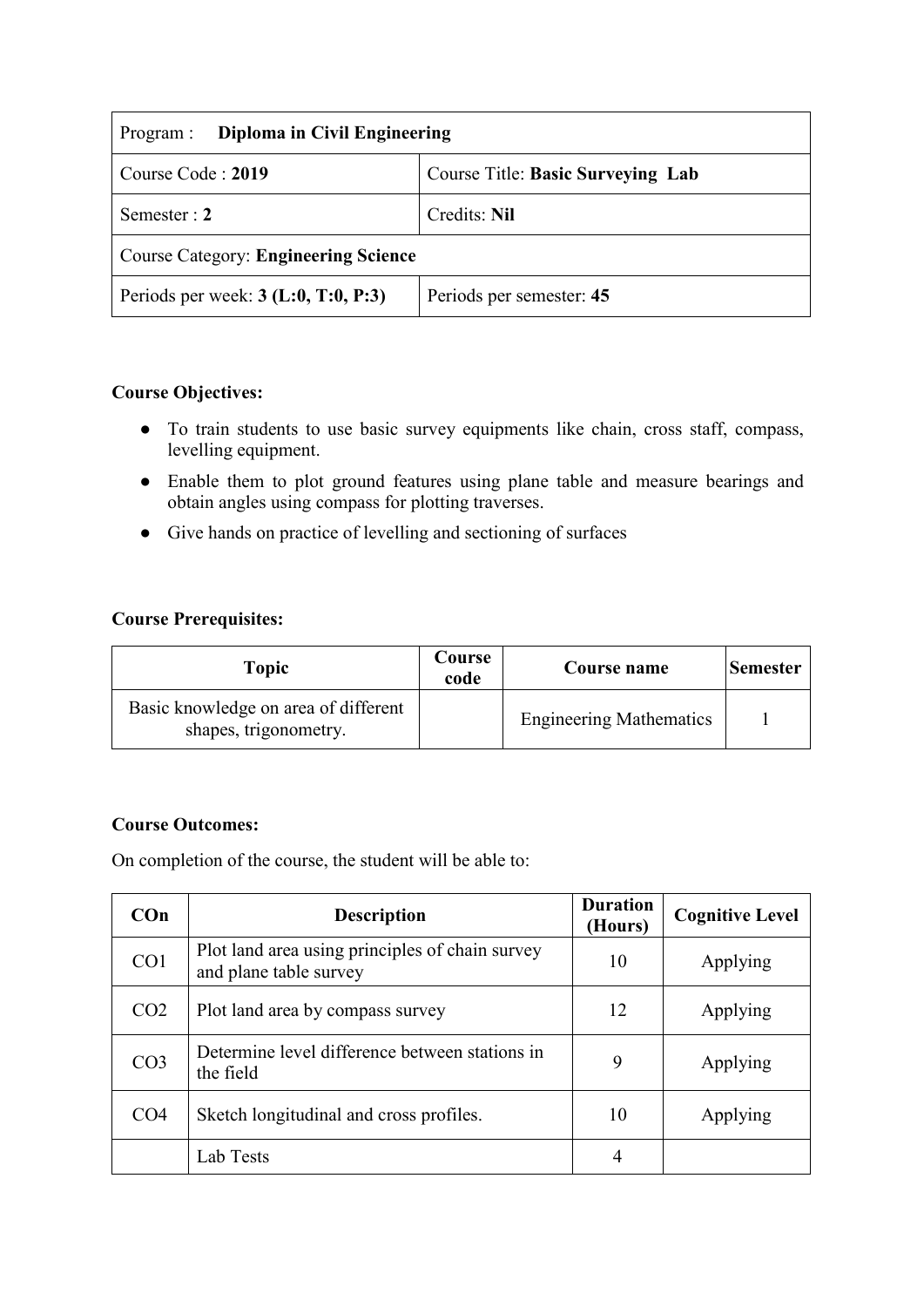# **CO – PO Mapping:**

| Course<br><b>Outcomes</b> | PO <sub>1</sub> | PO <sub>2</sub> | PO <sub>3</sub> | PO <sub>4</sub> | PO <sub>5</sub> | PO <sub>6</sub> | PO <sub>7</sub> |
|---------------------------|-----------------|-----------------|-----------------|-----------------|-----------------|-----------------|-----------------|
| CO1                       |                 |                 |                 |                 |                 |                 |                 |
| CO <sub>2</sub>           |                 |                 |                 |                 |                 |                 |                 |
| CO <sub>3</sub>           |                 |                 |                 |                 |                 |                 |                 |
| CO <sub>4</sub>           |                 |                 |                 |                 |                 |                 |                 |

3-Strongly mapped, 2-Moderately mapped, 1-Weakly mapped

# **Course Outline:**

On completion of the course, the student will be able to:

| <b>Module</b><br><b>Outcomes</b> | Description                                                                                            | <b>Duration</b><br>(Hours) | <b>Cognitive Level</b> |  |
|----------------------------------|--------------------------------------------------------------------------------------------------------|----------------------------|------------------------|--|
| CO1                              | Plot land area using principles of chain survey and plane table survey                                 |                            |                        |  |
| M1.01                            | Use tape to measure distance between two<br>survey stations when the two stations are<br>intervisible. | 1                          | Applying               |  |
| M1.02                            | Determine area of open field using Tape and<br>cross staff survey.                                     | 3                          | Applying               |  |
| M1.03                            | Plot area by Radiation Method and<br>intersection method of plane tabling                              | 6                          | Applying               |  |
| CO <sub>2</sub>                  | Plot land area by compass survey                                                                       |                            |                        |  |
| M2.01                            | Plot area by radiation method using tape and<br>compass.                                               | 3                          | Applying               |  |
| M2.02                            | Determine inaccessible distances between<br>points using compass and tape.                             | 6                          | Applying               |  |
| M2.03                            | Plot area using tape and compass for a closed<br>traverse of minimum 5 sides.                          | 3                          | Applying               |  |
|                                  | Lab Test I                                                                                             | $\overline{2}$             |                        |  |
| CO <sub>3</sub>                  | Determine level difference between stations in the field                                               |                            |                        |  |
| M3.01                            | Determine level difference by simple leveling                                                          | 3                          | Applying               |  |
| M3.02                            | Determine reduced levels by Rise and Fall<br>method and Height of Instrument (HI)<br>method.           | 6                          | Applying               |  |